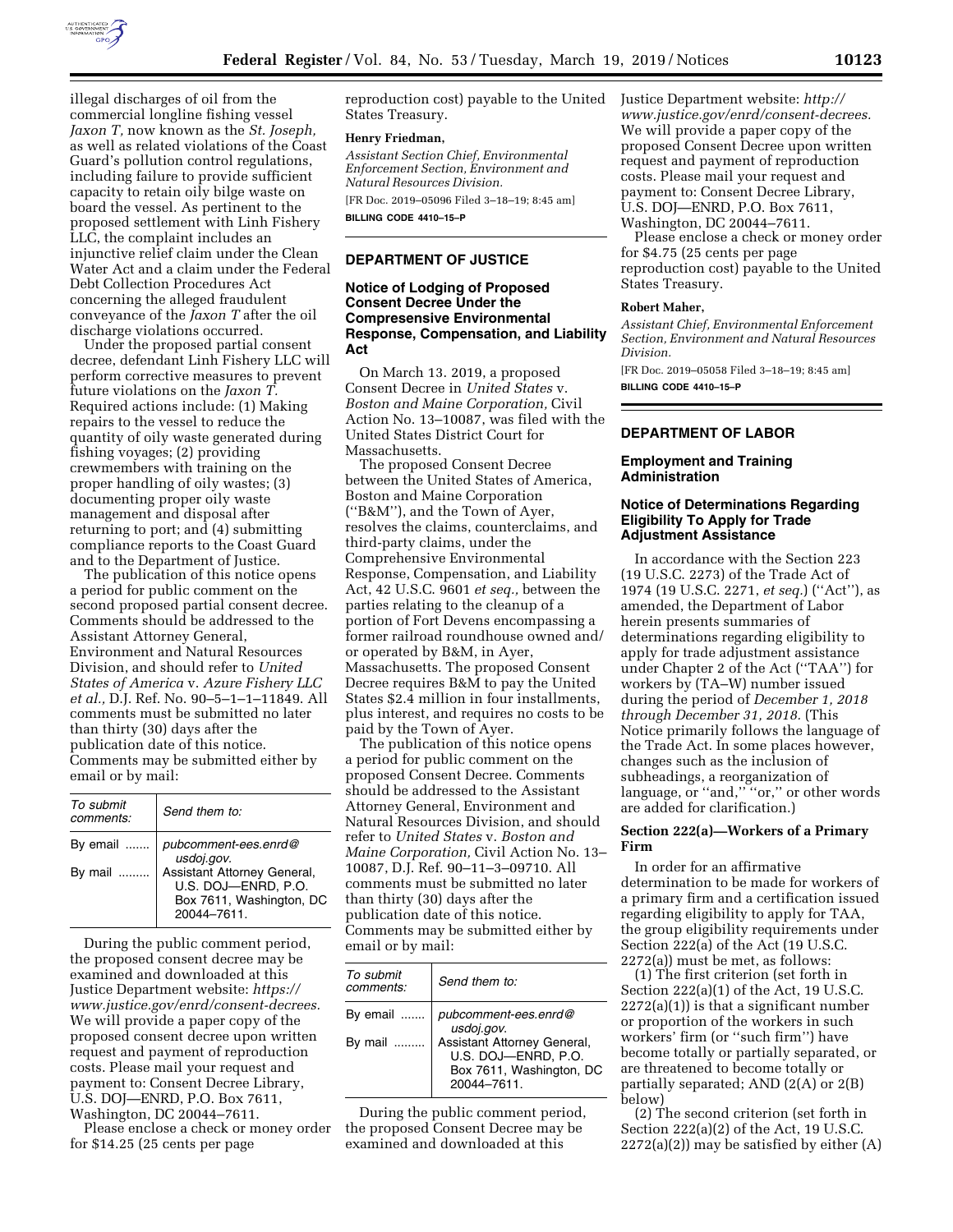the Increased Imports Path, or (B) the Shift in Production or Services to a Foreign Country Path/Acquisition of Articles or Services from a Foreign Country Path, as follows:

*(A) Increased Imports Path:* 

(i) The sales or production, or both, of such firm, have decreased absolutely; AND (ii and iii below)

(ii) (I) imports of articles or services like or directly competitive with articles produced or services supplied by such firm have increased; OR (II)(aa) imports of articles like or directly competitive with articles into which one or more component parts produced by such firm are directly incorporated, have increased; OR (II)(bb) imports of articles like or directly competitive with articles which are produced directly using the services supplied by such firm, have increased; OR (III) imports of articles directly incorporating one or more component parts produced outside the United States that are like or directly competitive with imports of articles incorporating one or more component parts produced by such firm have increased; AND

(iii) the increase in imports described in clause (ii) contributed importantly to such workers' separation or threat of separation and to the decline in the sales or production of such firm; OR

*(B) Shift in Production or Services to a Foreign Country Path OR Acquisition of Articles or Services from a Foreign Country Path:* 

(i) (I) There has been a shift by such workers' firm to a foreign country in the production of articles or the supply of services like or directly competitive with articles which are produced or services which are supplied by such firm; OR (II) such workers' firm has acquired from a foreign country articles or services that are like or directly competitive with articles which are produced or services which are supplied by such firm; AND

(ii) the shift described in clause (i)(I) or the acquisition of articles or services described in clause (i)(II) contributed importantly to such workers' separation or threat of separation.

#### **Section 222(b)—Adversely Affected Secondary Workers**

In order for an affirmative determination to be made for adversely affected secondary workers of a firm and a certification issued regarding eligibility to apply for TAA, the group eligibility requirements of Section 222(b) of the Act (19 U.S.C. 2272(b)) must be met, as follows:

(1) A significant number or proportion of the workers in the workers' firm or an appropriate subdivision of the firm have become totally or partially separated, or are threatened to become totally or partially separated; AND

(2) the workers' firm is a supplier or downstream producer to a firm that employed a group of workers who received a certification of eligibility under Section 222(a) of the Act (19 U.S.C. 2272(a)), and such supply or production is related to the article or service that was the basis for such certification (as defined in subsection 222(c)(3) and (4) of the Act (19 U.S.C. 2272(c)(3) and (4)); AND

(3) either—

(A) the workers' firm is a supplier and the component parts it supplied to the firm described in paragraph (2) accounted for at least 20 percent of the production or sales of the workers' firm; OR

(B) a loss of business by the workers' firm with the firm described in paragraph (2) contributed importantly to the workers' separation or threat of separation determined under paragraph (1).

# **Section 222(e)—Firms identified by the International Trade Commission**

In order for an affirmative determination to be made for adversely affected workers in firms identified by the International Trade Commission and a certification issued regarding eligibility to apply for TAA, the group eligibility requirements of Section 222(e) of the Act (19 U.S.C. 2272(e)) must be met, by following criteria (1), (2), and (3) as follows:

(1) The workers' firm is publicly identified by name by the International Trade Commission as a member of a

domestic industry in an investigation resulting in—

(A) an affirmative determination of serious injury or threat thereof under section 202(b)(1) of the Act (19 U.S.C. 2252(b)(1)); OR

(B) an affirmative determination of market disruption or threat thereof under section 421(b)(1) of the Act (19 U.S.C. 2436(b)(1)); OR

(C) an affirmative final determination of material injury or threat thereof under section 705(b)(1)(A) or 735(b)(1)(A) of the Tariff Act of 1930 (19 U.S.C. 1671d(b)(1)(A) and 1673d(b)(1)(A)); AND

(2) the petition is filed during the 1 year period beginning on the date on which—

(A) a summary of the report submitted to the President by the International Trade Commission under section 202(f)(1) of the Trade Act (19 U.S.C.  $2252(f)(1)$ ) with respect to the affirmative determination described in paragraph (1)(A) is published in the **Federal Register** under section 202(f)(3)  $(19 \text{ U.S.C. } 2252(f)(3))$ ; OR

(B) notice of an affirmative determination described in subparagraph (B) or (C) of paragraph (1) is published in the **Federal Register**; AND

(3) the workers have become totally or partially separated from the workers' firm within—

(A) the 1-year period described in paragraph (2); OR

(B) notwithstanding section 223(b) of the Act (19 U.S.C. 2273(b)), the 1-year period preceding the 1-year period described in paragraph (2).

*Affirmative Determinations for Trade Adjustment Assistance* 

The following certifications have been issued. The date following the company name and location of each determination references the impact date for all workers of such determination.

The following certifications have been issued. The requirements of Section 222(a)(2)(A) (Increased Imports Path) of the Trade Act have been met.

| TA-W No.           | Subject firm                                                                                                                                                | Location                        | Impact date                          |
|--------------------|-------------------------------------------------------------------------------------------------------------------------------------------------------------|---------------------------------|--------------------------------------|
| 93,957             | Teters Floral Products, Inc., Penmac Personnel Services, Express Em-                                                                                        | St. Louis, MO<br>Bolivar, MO    | July 5, 2017.<br>August 6, 2017.     |
| $94.203$<br>94,230 | ployment Professionals.<br>Heritage Home Group, LLC, Eastchester Offices, Accounting Prin-                                                                  | Fairfield, OH<br>High Point, NC | October 3, 2017.<br>October 5, 2017. |
| 94,230A<br>94,230B | ciples, Onin Staffing, etc.<br>Heritage Home Group, LLC, Morrison Ave Distribution Center<br>Heritage Home Group, LLC, Lenoir Case Goods Plant, Lenoir Wood | Thomasville, NC                 | October 5, 2017.<br>October 5, 2017. |
| 94,230C            | Plant, Jobs One Staffing.<br>Heritage Home Group, LLC, Lenoir Upholstery Plant, Jobs One Staff-                                                             |                                 | October 5, 2017.                     |
|                    | ina.                                                                                                                                                        |                                 |                                      |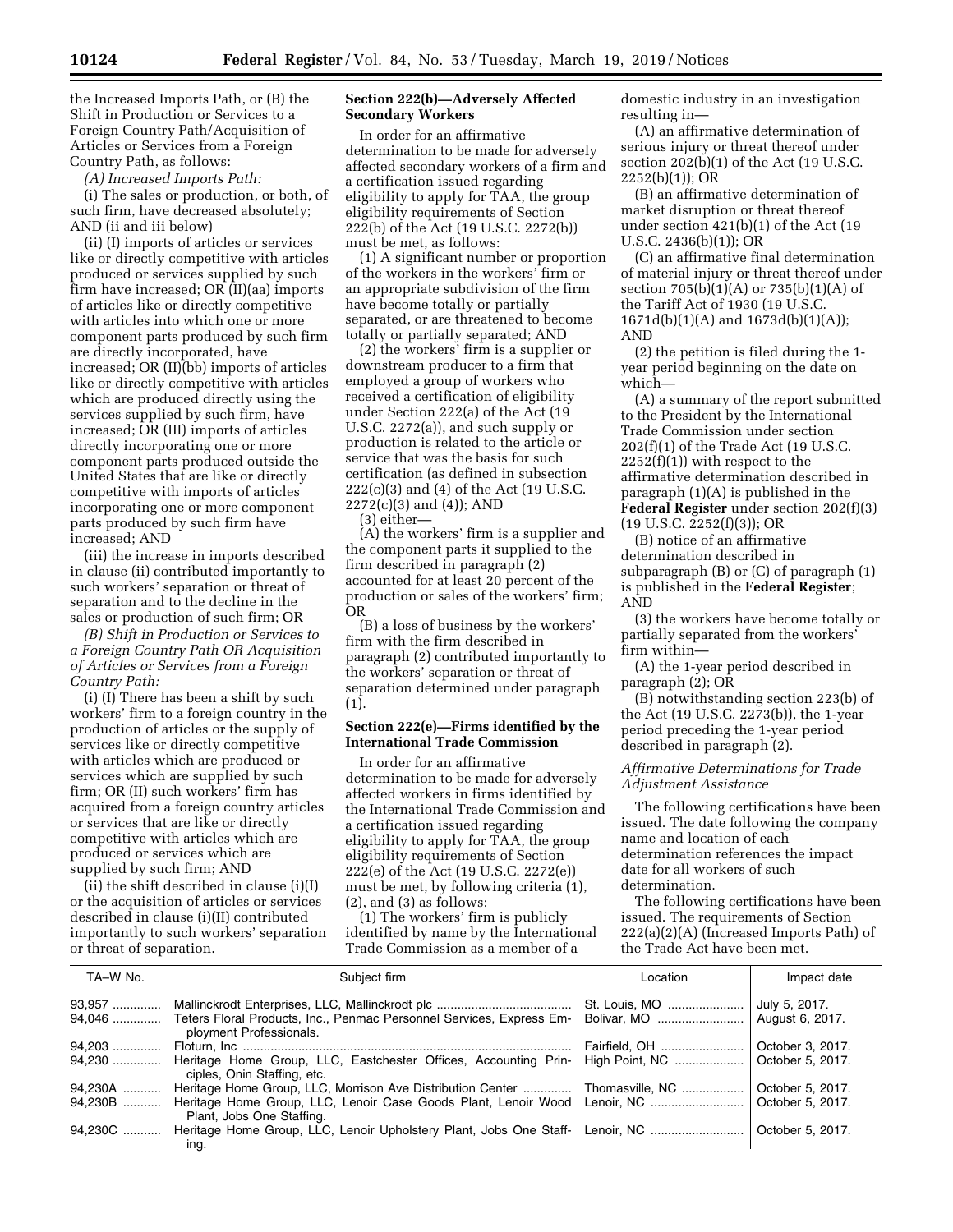| TA-W No.         | Subject firm                                                                                                                                   | Location                    | Impact date                             |
|------------------|------------------------------------------------------------------------------------------------------------------------------------------------|-----------------------------|-----------------------------------------|
| 94,271<br>94,327 | Keurig Green Mountain, Inc., Keurig Dr Pepper, Inc., Randstad,<br>Westaff, Spherion Staffing Services.                                         | Hudson, MI<br>Waterbury, VT | October 23, 2017.<br>November 16, 2018. |
| 94.327A          | Keurig Green Mountain, Inc., Keurig Dr Pepper Inc., Bay State Search,   Waterbury Center, VT<br>Randstad Staffing, Spherion, etc.              |                             | November 8, 2017.                       |
| 94.327B          | Atwork/PPS, Bay State Search, Clearbridge Technology Group, Robert   Waterbury, VT<br>Half, Keurig Green Mountain, Inc., Keurig Dr Pepper Inc. |                             | November 8, 2017.                       |

The following certifications have been issued. The requirements of Section 222(a)(2)(B) (Shift in Production or

Services to a Foreign Country Path or Acquisition of Articles or Services from a Foreign Country Path) of the Trade Act have been met.

| TA-W No.                   | Subject firm                                                                                                                      | Location                                                 | Impact date                                       |
|----------------------------|-----------------------------------------------------------------------------------------------------------------------------------|----------------------------------------------------------|---------------------------------------------------|
| 93,708                     | MOL (America) Inc., MOL (Americas) Holding, Inc., Mitsui O.S.K.<br>Lines, LTD., Robert Half, etc.                                 | Woodbridge, NJ                                           | April 6, 2017.                                    |
| 93,864                     | Deluxe 3D LLC, Deluxe Creative Services Inc., Deluxe Shared Serv-<br>ices Inc.                                                    | Burbank, CA                                              | June 1, 2017.                                     |
| 93,889<br>93,954<br>93,979 | Commonwealth Brands, Inc., ITG Brands, LLC Division, Imperial<br>Brands, PLC, Staff King Services, etc.                           | Lake City, PA<br>Elk Grove Village, IL<br>Reidsville, NC | June 13, 2017.<br>July 3, 2017.<br>July 12, 2017. |
| 93,983                     | Wells Fargo Home Lending Retail Fulfillment-East, Wells Fargo &<br>Company, Consumer Lending Group (CLG).                         | Pittsford, NY                                            | July 12, 2017.                                    |
| 94,086<br>94,095           | Micron Technology, Inc., Experis, Manpower Group<br>CDK Global, LLC, Client Services Infrastructure Division, CDK Global,<br>Inc. | Boise, ID<br>Cincinnati, OH                              | December 14, 2018.<br>August 27, 2017.            |
| 94,114                     |                                                                                                                                   | Los Angeles, CA                                          | September 6, 2017.                                |
| 94,138                     | Bose Corporation, Global Sales Division, Randstad                                                                                 | Westborough, MA                                          | April 8, 2018.                                    |
| 94,138A                    | iGate Technologies, Inc., Capgemini, Securitas Security Services USA,<br>Inc., Bose Corporation, Global Sales Division.           | Westborough, MA                                          | September 13, 2017.                               |
| 94,139                     | Kodak Alaris Inc., Credit & Collections Team, Kodak Alaris Holdings<br>Limited.                                                   | Rochester, NY                                            | September 17, 2017.                               |
| 94,151                     | HSBC Technology and Services, USA (HTSU), Financial Crime Risk<br>Division, HSBC North America Holdings Inc.                      | Buffalo, NY                                              | September 20, 2017.                               |
| 94,163                     | Partners Healthcare Inc., Corporate Coding Division, Randstad and<br><b>Bullfinch Temps.</b>                                      | Somerville, MA                                           | September 22, 2017.                               |
| 94,189                     | Siemens Demag Delaval Turbomachinery Inc., Power Generation<br>Services, Siemens Energy Inc., etc.                                | Trenton, NJ                                              | October 1, 2017.                                  |
| 94,191                     | Wells Fargo Bank NA, Wells Fargo Consumer Lending Group-Cus-<br>tomer Account Management, etc.                                    | St. Louis Park, MN                                       | September 28, 2017.                               |
| 94,208                     | Ambit Management LLC, Call Center Services, Ambit Holdings US<br>LLC.                                                             | Plano, TX                                                | October 8, 2017.                                  |
| 94,211                     | International Business Machines (IBM), IBM Department B2AA and<br>B4ZA, Global Business Services Division.                        | San Ramon, CA                                            | October 5, 2017.                                  |
| 94,212                     | Qualcomm Technologies, Inc., Technical Publications Communications<br>Group, Qualcomm, Inc.                                       | San Diego, CA                                            | September 3, 2018.                                |
| 94,213                     | Citizens Bank, National Association, Citizens Financial Group, Inc.,<br>Home Mortgage Operations Division.                        | Glen Allen, VA                                           | October 5, 2017.                                  |
| 94,213A                    | Citizens Bank, National Association, Citizens Financial Group, Inc.,<br>Home Mortgage Operations Division, etc.                   | Warwick, RI                                              | October 5, 2017.                                  |
| 94,213B                    | Citizens Bank, National Association, Citizens Financial Group, Inc.,<br>Home Mortgage Operations Division.                        | Cincinnati, OH                                           | October 5, 2017.                                  |
| 94,215                     | The TJX Companies Inc., Corporate IT Department, A&A Search Staff-<br>ing, LLC, Accenture LLP, etc.                               | Marlborough, MA                                          | October 9, 2017.                                  |
| 94,216                     | Union Electric Akers, Akers National Roll, Ampco-Pittsburgh Corpora-<br>tion/Union Electric Akers.                                | Avonmore, PA                                             | November 4, 2018.                                 |
| 94,220                     | Neff Motivation, Inc., Data Entry, Accounting, and Customer Services,<br>Jostens, Inc. Division, etc.                             | Greenville, OH                                           | October 9, 2017.                                  |
| 94,234                     | GBG USA Inc., Samplemaking and Patternmaking, GBG North Amer-<br>ica Holdings, Win-Temp LLC.                                      |                                                          | October 12, 2017.                                 |
| 94,235                     | Viant Monticello, Inc., MedPlast Monticello, Inc., Plastics Processing<br>Solutions Division, etc.                                | Monticello, IA                                           | October 15, 2017.                                 |
| 94,237                     |                                                                                                                                   | Houston, TX                                              | October 15, 2017.                                 |
| 94,239                     |                                                                                                                                   | Minnetonka, MN                                           | October 16, 2017.                                 |
| 94,241                     | Daikin Applied Americas, Daikin Industries, Ltd., ResourceMFG                                                                     | Verona, VA                                               | October 16, 2017.                                 |
| 94,242                     | International Business Machines (IBM), IBM Department B7DB PCM<br>Midrange, Global Technology Services (GTS) Division.            | Southbury, CT                                            | October 16, 2017.                                 |
| 94,249                     | Allstate Insurance Company, ABO-Enterprise Services, Policy Adminis-<br>tration Department.                                       | Roanoke, VA                                              | October 18, 2017.                                 |
| 94,259                     |                                                                                                                                   | Portland, ME                                             | October 23, 2017.                                 |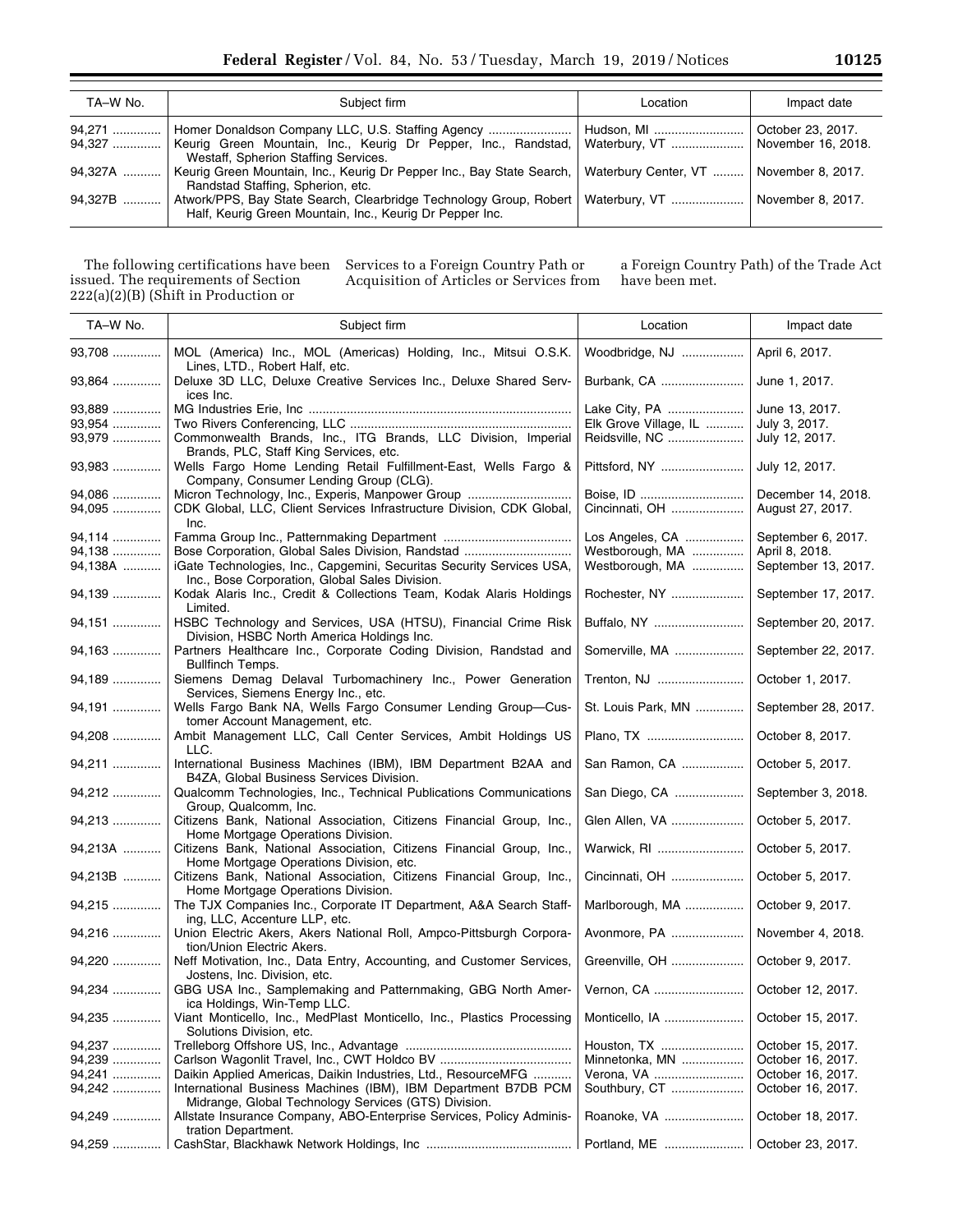| TA-W No.         | Subject firm                                                                                                                                               | Location                         | Impact date                              |
|------------------|------------------------------------------------------------------------------------------------------------------------------------------------------------|----------------------------------|------------------------------------------|
| 94,260           | Qwest Corporation and Level 3 Communications, Desk Top Services                                                                                            | Monroe, LA                       | October 22, 2017.                        |
| 94,260A          | and Service Desk teams, CenturyLink, Inc.<br>Qwest Corporation and Level 3 Communications, Desk Top Services<br>and Service Desk teams, CenturyLink, Inc.  | Denver, CO                       | October 22, 2017.                        |
| 94,260B          | Qwest Corporation and Level 3 Communications, Desk Top Services<br>and Service Desk teams, CenturyLink, Inc.                                               | Littleton, CO                    | October 22, 2017.                        |
| 94,262           |                                                                                                                                                            | Salt Lake City, UT               | October 22, 2017.                        |
| 94,263           |                                                                                                                                                            | St. Paul, MN                     | October 22, 2017.                        |
| 94,266<br>94,270 |                                                                                                                                                            | Camarillo, CA<br>Culver City, CA | October 22, 2017.<br>October 23, 2017.   |
| 94,278           |                                                                                                                                                            | Santa Clara, CA                  | October 25, 2017.                        |
| 94,280           | Paysafe Group, iPayment, Inc. Division, Howroyd-Wright Employment                                                                                          | Westlake Village, CA             | October 25, 2017.                        |
|                  | Agency, Inc., AppleOne.                                                                                                                                    |                                  |                                          |
| 94,282           | Movement Mortgage, LLC, Norfolk Sales Support Center                                                                                                       | Norfolk, VA                      | October 26, 2017.                        |
| 94,282A          |                                                                                                                                                            | Richmond, VA                     | October 26, 2017.                        |
| 94,283           | ULX Partners, United Lex, DXC, LeClairRyan, PLLC, GLC                                                                                                      | Glen Allen, VA                   | October 26, 2017.                        |
| 94,285           |                                                                                                                                                            | Pleasanton, CA                   | October 29, 2017.                        |
| 94,286           | Boston Herald, Digital First Media, Media News Group, Inc., MNG En-<br>terprises, Inc., etc.                                                               | Boston, MA                       | October 29, 2017.                        |
| 94.288           |                                                                                                                                                            | Peachtree Corners, GA            | October 30, 2017.                        |
| 94,290           | Connexions Loyalty Travel Solutions, Affinion Group, Connexions Loy-<br>alty Division, Aerotek.                                                            | St. Louis, MO                    | October 31, 2017.                        |
| 94,291           |                                                                                                                                                            | Allen, TX                        | October 31, 2017.                        |
| 94,291A          | Experian Information Solutions, Inc., Information Technology Services,<br>Talent/Wave/Synergy Services, etc.                                               | Allen, TX                        | October 31, 2017.                        |
| 94,292           | FXI, Inc., Baldwyn, MS Plant, FXI Holdings, Inc., PeopleLink, etc                                                                                          | Baldwyn, MS                      | October 23, 2017.                        |
| 94,294           |                                                                                                                                                            | Franklin, TN                     | November 5, 2017.                        |
| 94,295           |                                                                                                                                                            | Greensburg, PA                   | October 31, 2017.                        |
| 94,298           | Communications Test Design, Inc., Network Services Division, Adecco,<br>NAOS.                                                                              | Lebanon, TN                      | November 1, 2017.                        |
| 94,309           | Tangoe US, Inc., Rivermine Custom Product Development Organiza-<br>tion.                                                                                   | Parsippany, NJ                   | October 30, 2017.                        |
| 94,310           | Varex Imaging West, LLC, Varex Imaging Corporation, Ultimate Staff-<br>ing.                                                                                | Santa Clara, CA                  | November 5, 2017.                        |
| 94,311<br>94,319 | Nokia of America Corporation, Nokia OIY, Nokia Solutions & Networks                                                                                        | St. Paul, MN                     | November 5, 2017.<br>November 7, 2017.   |
|                  | LLC, Alcatel-Lucent USA Inc.                                                                                                                               |                                  |                                          |
| 94,319A          | Nokia of America Corporation, Nokia OIY, Nokia Solutions & Networks<br>LLC, Alcatel-Lucent USA Inc.                                                        | Plano, TX                        | November 7, 2017.                        |
| 94,321           |                                                                                                                                                            | Hoffman Estates, IL              | November 6, 2017.                        |
| 94,328           |                                                                                                                                                            | Decatur, IN                      | November 8, 2017.                        |
| 94,330           | Leuze electronic Inc., Leuze electronic GMBH + CO. KG                                                                                                      | Fairport, NY                     | November 13, 2017.                       |
| 94,332           | Control Concepts Corporation, c3controls, Manpower                                                                                                         | Beaver, PA                       | November 13, 2017.                       |
| 94,340           | UTC Fire & Security Americas Corporation, Inc., United Technologies<br>Corporation, Manpower, PDS Tech, etc.                                               | Lincolnton, NC                   | November 14, 2017.                       |
| 94,345           | Weetabix Company, LLC, Post Consumer Brands, Post Holdings,<br>Micro Tech Staffing, etc.                                                                   | Clinton, MA                      | November 15, 2017.                       |
| 94,347           | Boston Scientific Corporation, Cosman Location, Neuromodulation Di-<br>vision, Talent Choice.                                                              | Burlington, MA                   | November 19, 2017.                       |
| 94,349           | International Business Machines (IBM), IBM Department 2WFA, Global<br>Business Services (GBS) Division, Experis.                                           | Plano, TX                        | November 20, 2017.                       |
| 94,355<br>94,356 | MetrixLab US, Inc., Acturus, Inc., Macromill Group, Data Processing<br>Services.<br>TE Connectivity, Connectors Division, Aerotek Staffing, RemX Staffing, | Wexford, PA<br>Oceanside, CA     | November 20, 2017.<br>November 21, 2017. |
|                  | Peak Technical, etc.                                                                                                                                       |                                  |                                          |
| 94,357           | Tangoe US, Inc., Operations and Audit Organization                                                                                                         | Shelton, CT                      | November 19, 2017.                       |
| 94,358           | Nokia of America Corporation, Nokia OIY, Nokia Solutions & Networks                                                                                        | Alpharetta, GA                   | November 26, 2017.                       |
| 94,359           | LLC, Alcatel-Lucent USA Inc.<br>MFS Investment Management, Internal Computer Operations, Massa-                                                            | Boston, MA                       | November 15, 2017.                       |
| 94,368           | chusetts Financial Services, etc.<br>Global Cash Card, Inc., ADP, Payments, Robert Half International,                                                     | Irvine, CA                       | November 28, 2017.                       |
| 94,370           | Anteo Group, Apex Systems, etc.<br>Knowles Cazenovia, Inc., Knowles Precision Devices, Knowles Cor-                                                        | West Berlin, NJ                  | November 29, 2017.                       |
| 94,371           | poration, Compex Corporation, etc.<br>Sun Pharmaceutical Industries, Inc., Sun Pharmaceutical Holding,<br>USA, Cranbury Division.                          | Cranbury, NJ                     | November 29, 2017.                       |
| 94,376           |                                                                                                                                                            | Mason City, IA                   | November 30, 2017.                       |
| 94,389           | Huron Consulting Services LLC, Huron Consulting Group Inc., 52 Lim-                                                                                        | Chicago, IL                      | December 6, 2017.                        |
| 94,394           | ited, Addison Professional, etc.<br>Dormakaba USA Inc., Dormakaba Holdings AG, Lodging Division,                                                           | Madison Heights, MI              | December 10, 2017.                       |
| 94,401           | Aerotek and Finders.<br>Western Union LLC, The Western Union Company, Customer Care                                                                        | Englewood, CO                    | December 12, 2017.                       |
|                  | Center of Excellence, etc.                                                                                                                                 |                                  |                                          |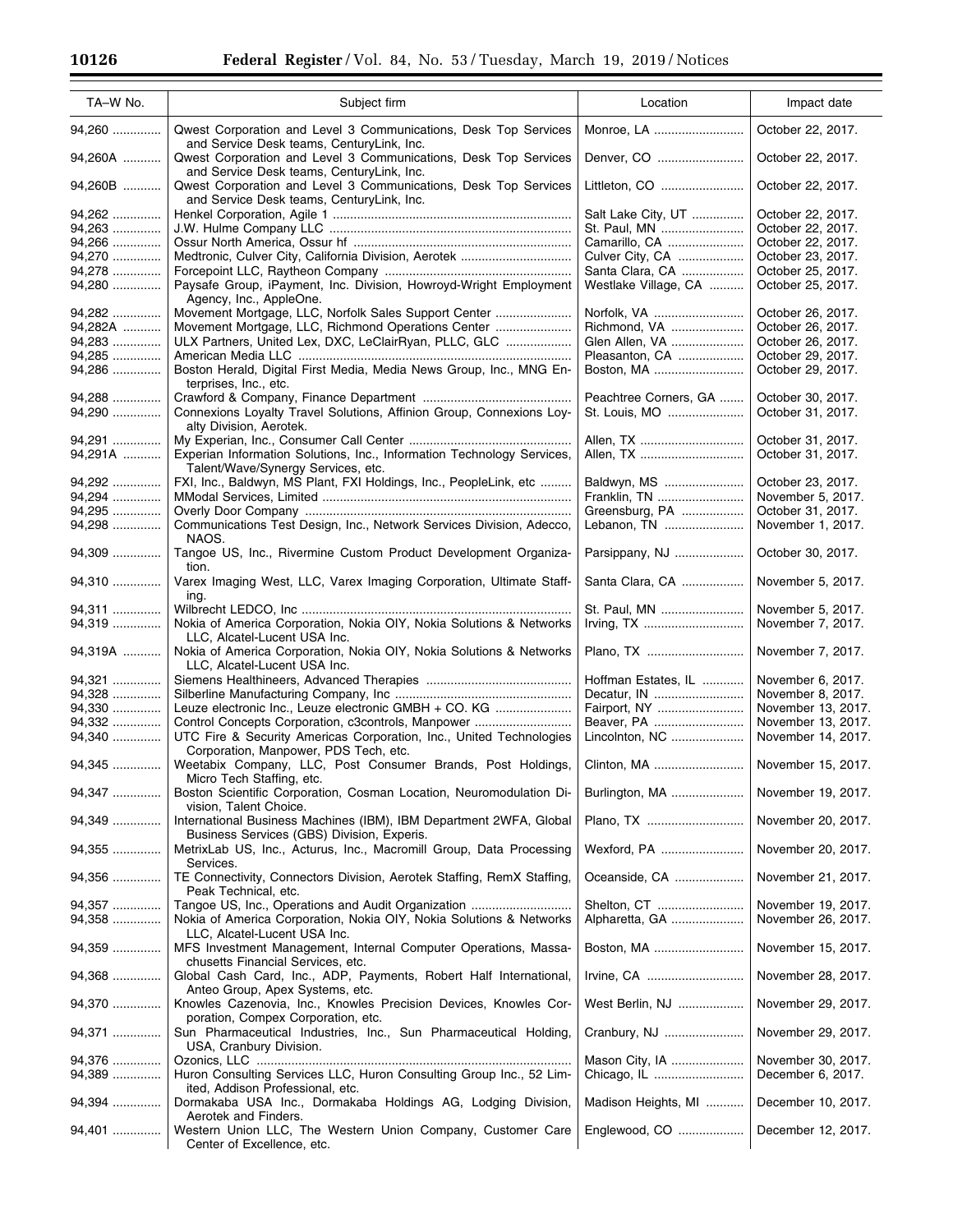| TA-W No. |                            | Subiect firm |  | Location                                                                   | Impact date        |
|----------|----------------------------|--------------|--|----------------------------------------------------------------------------|--------------------|
| 94,403   | Healthcare Solutions, Inc. |              |  | Allscripts Healthcare, LLC, Data Conversion Team, Allscripts   Chicago, IL | December 16, 2017. |

The following certifications have been issued. The requirements of Section 222(b) (supplier to a firm whose workers are certified eligible to apply for TAA) of the Trade Act have been met.

| TA-W No. | Subject firm                                                                                                                      | Location       | Impact date         |
|----------|-----------------------------------------------------------------------------------------------------------------------------------|----------------|---------------------|
| 93,850   | Swanson Manufacturing Services Inc., Swanson Industries Inc                                                                       | Morgantown, WV | May 24, 2017.       |
| 93,881   | Commercial Envelope Manufacturing Company, Inc., Cenveo World-<br>wide Limited, Manpower and Express Employment Professionals.    | Altoona, PA    | June 6, 2017.       |
| $94.059$ | West Virginia University Research Corporation, West Virginia Univer-<br>sity Clinical & Pharmacologic Research Center, etc.       | Morgantown, WV | August 10, 2017.    |
| 94,152   | MOL Information Technology America, Inc., America Office, MOL   Woodbridge, NJ<br>America, Inc., MOL Americas Holding, Inc., etc. |                | September 12, 2017. |
| 94,315   |                                                                                                                                   | Joliet, IL     | November 6, 2017.   |

The following certifications have been issued. The requirements of Section 222(e) (firms identified by the

International Trade Commission) of the Trade Act have been met.

| TA-W No.                                                                     | Subject firm                                                                                                                                                 | Location                                                                                                                      | Impact date                                                                                                                                                                 |
|------------------------------------------------------------------------------|--------------------------------------------------------------------------------------------------------------------------------------------------------------|-------------------------------------------------------------------------------------------------------------------------------|-----------------------------------------------------------------------------------------------------------------------------------------------------------------------------|
| 94,090<br>94,147                                                             | Granges Americas, Inc., Newport Facility, Granges AB<br>Handi-Foil Corporation, Elite Staffing, Midway Staffing, Ron's Staffing<br>Services, The Xcel Group. | Newport, AR<br>Wheeling, IL                                                                                                   | April 13, 2017.<br>April 13, 2017.                                                                                                                                          |
| 94,158<br>94,159<br>94,200<br>94,200A                                        | Siskiyou Forest Products, Personnel Preference<br>Biewer Lumber, Northern Staffing Services, PMP Personnel Services                                          | Anderson, CA<br>Weaverville, CA<br>McBain, MI<br>Lake City, MI                                                                | December 28, 2016.<br>December 28, 2016.<br>December 28, 2016.<br>December 28, 2016.                                                                                        |
| 94,204<br>94,250                                                             | Bell-Carter Foods LLC, Corporate, Marathon Staffing and Express Pro-<br>fessionals, etc.                                                                     | Moundville, AL<br>Corning, CA                                                                                                 | December 28, 2016.<br>July 31, 2017.                                                                                                                                        |
| 94,250A                                                                      | Bell-Carter Foods LLC, Corporate, Marathon Staffing and Express Pro-<br>fessionals, etc.                                                                     | Walnut Creek, CA                                                                                                              | July 31, 2017.                                                                                                                                                              |
| 94,254<br>94,255                                                             | McWane, Inc., McWane Industries, AB&I, AB&I Foundry<br>Musco Olive Products, Inc., Full Steam Staffing, Abel Mendoza,<br>Accountemps-Robert Half, etc.       | Oakland, CA<br>Tracy, CA                                                                                                      | August 28, 2017.<br>July 31, 2017.                                                                                                                                          |
| 94,273<br>94,274<br>94,287<br>94,302<br>94,306<br>94,307<br>94,308<br>94,320 | MBI (Metal Box International), Edsal Manufacturing Company, Inc                                                                                              | Franklin Park, IL<br>Fulton, AL<br>Eugene, OR<br>Noti, OR<br>Clatskanie, OR<br>Gaston, OR<br>Tillamook, OR<br>Springfield, OR | January 22, 2017.<br>December 28, 2016.<br>December 28, 2016.<br>December 28, 2016.<br>December 28, 2016.<br>December 28, 2016.<br>December 28, 2016.<br>December 28, 2016. |

## *Negative Determinations for Worker Adjustment Assistance*

In the following cases, the investigation revealed that the eligibility criteria for TAA have not been met for the reasons specified.

The investigation revealed that the criteria under paragraphs(a)(2)(A)  $(increased\ imports), (a)(2)(B)$  (shift in production or services to a foreign country or acquisition of articles or services from a foreign country), (b)(2) (supplier to a firm whose workers are

certified eligible to apply for TAA or downstream producer to a firm whose workers are certified eligible to apply for TAA), and (e) (International Trade Commission) of section 222 have not been met.

| TA-W No. | Subject firm                                                                                                                         | Location    | Impact date |
|----------|--------------------------------------------------------------------------------------------------------------------------------------|-------------|-------------|
|          |                                                                                                                                      |             |             |
|          | 93,819    Avid Technology Inc., Avid Auto LLC, Avid CV LLC, Avid System Inc.,   Burlington, MA.<br>Avid Technology, etc.             |             |             |
|          |                                                                                                                                      |             |             |
|          | 93,864A  Global Digital Media Xchange LLC, Deluxe Entertainment Services Los Angeles, CA.<br>Group Inc., Deluxe Shared Services Inc. |             |             |
|          |                                                                                                                                      | Vernon, CA. |             |
|          |                                                                                                                                      |             |             |
|          | 94,131    Quad Graphics Inc., Universal Temporary Services Inc    Hazelton, PA.                                                      |             |             |